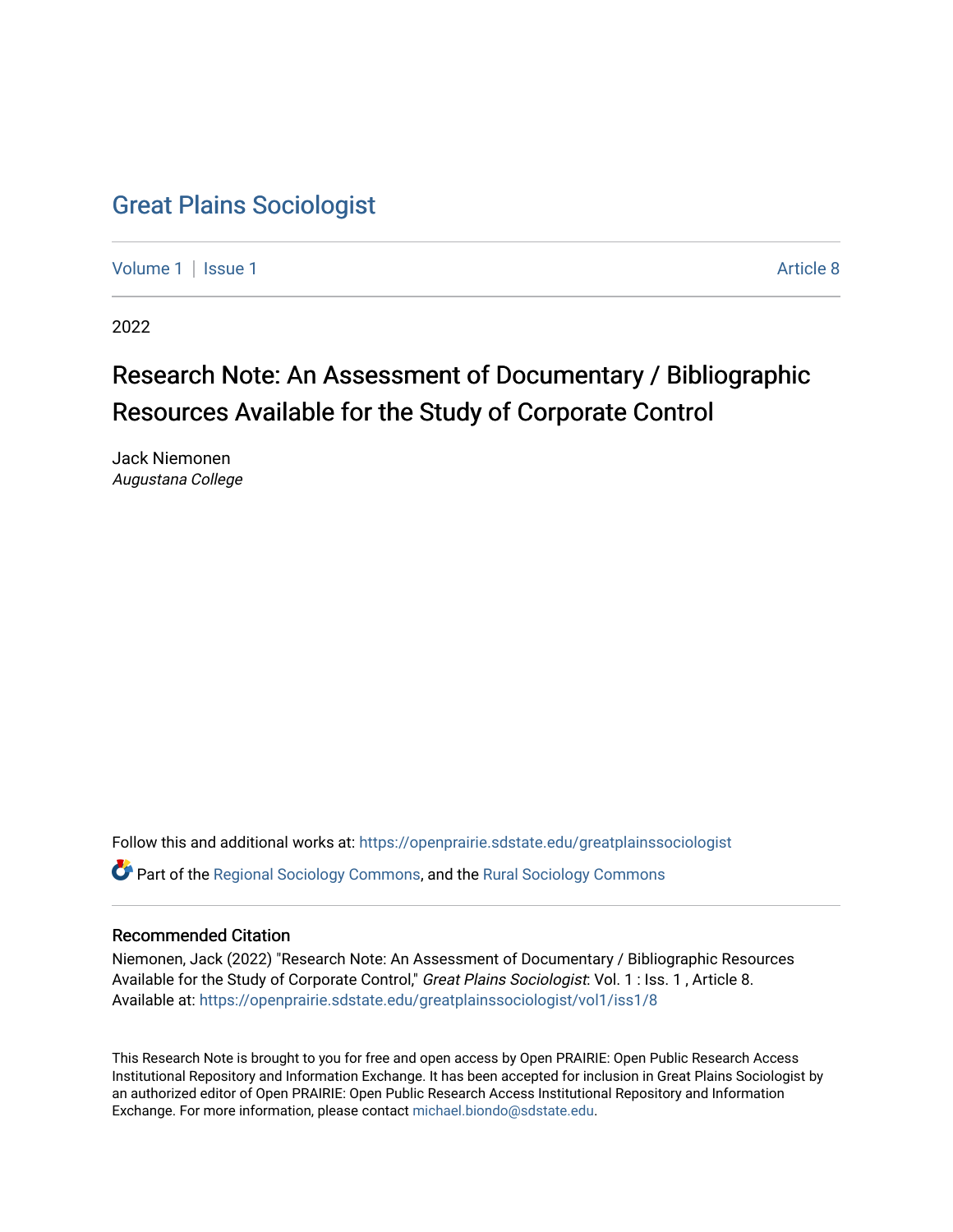RESEARCH NOTE: AN ASSESSMENT OF DOCUMENTARY/BIBLIOGRAPHIC RESOURCES AVAILABLE FOR THE STUDY OF CORPORATE CONTROL

> Jack Nlemonen Augustana College

The study of the structure of power in advanced capitalist society has a controversial history, particularly in relation to the question "Who controls the largest industrial corporations in the United States?" Any attempt to answer this question requires that the concept of "control" be operationalized and that the appropriate data be gathered. Given the problem of corporate secrecy, and perhaps an inherent distrust of sociologists, such an investigation does not lend itself well to traditional datagathering techniques. Documentary/bibliographic research shows promise for such investigations, but few systematic statements have appeared in the literature showing where to find data and outlining what obstacles are likely to be encountered. The pur pose here is to first, show the conceptually rich, but problema tic, nature of the question of control itself; second, to identi fy and assess useful data sources for answering the question; and third, to outline certain advantages of such an approach. Any attempt to answer the question "Who controls the largest indus trial corporations in the United States?" requires that the concept of "control" be operationalized. "Control" cannot be reduced to a single criterion such as a block of stock held by an individual or party. Operationalization requires a complex clas sification scheme and a variety of interrelated but independent indicators. Control should be understood to be both "relative" and "relational" (see Zeitlin, 1974: 1089-1094). On this basis control may be conceptualized in the following manner: "when the concrete structure of ownership and of intercorporate relation ships makes it probable that an identifiable group of proprietary interests will be able to realize their corporate objectives over time despite resistance (Zeitlin, 1974: 1091).

As a research strategy, this means (1) identifying the presence in upper management or on the board of directors (and more impor-In the main genero of on the bourd of directors (and more importantly, the executive, finance, and policy formation committees) of the founder of the company, <sup>a</sup> member of his family, or his descendants; (2) identifying other family connections among di rectors, officers, and upper management; (3) aggregating holdings hidden through family holding companies, trusts, estates, nomi nees, and then determining who votes them (cf. Goldsmith & Parmelee, 1940:76); (4) identifying other major stockholders such as companies and financial institutions; (5) identifying the percentage of votes held by the largest five to twenty stockhol- ders; (6) untangling the joint influences of two or more inte rests (Pedersen & Tabb, 1976: 55-56); (7) identifying the rivals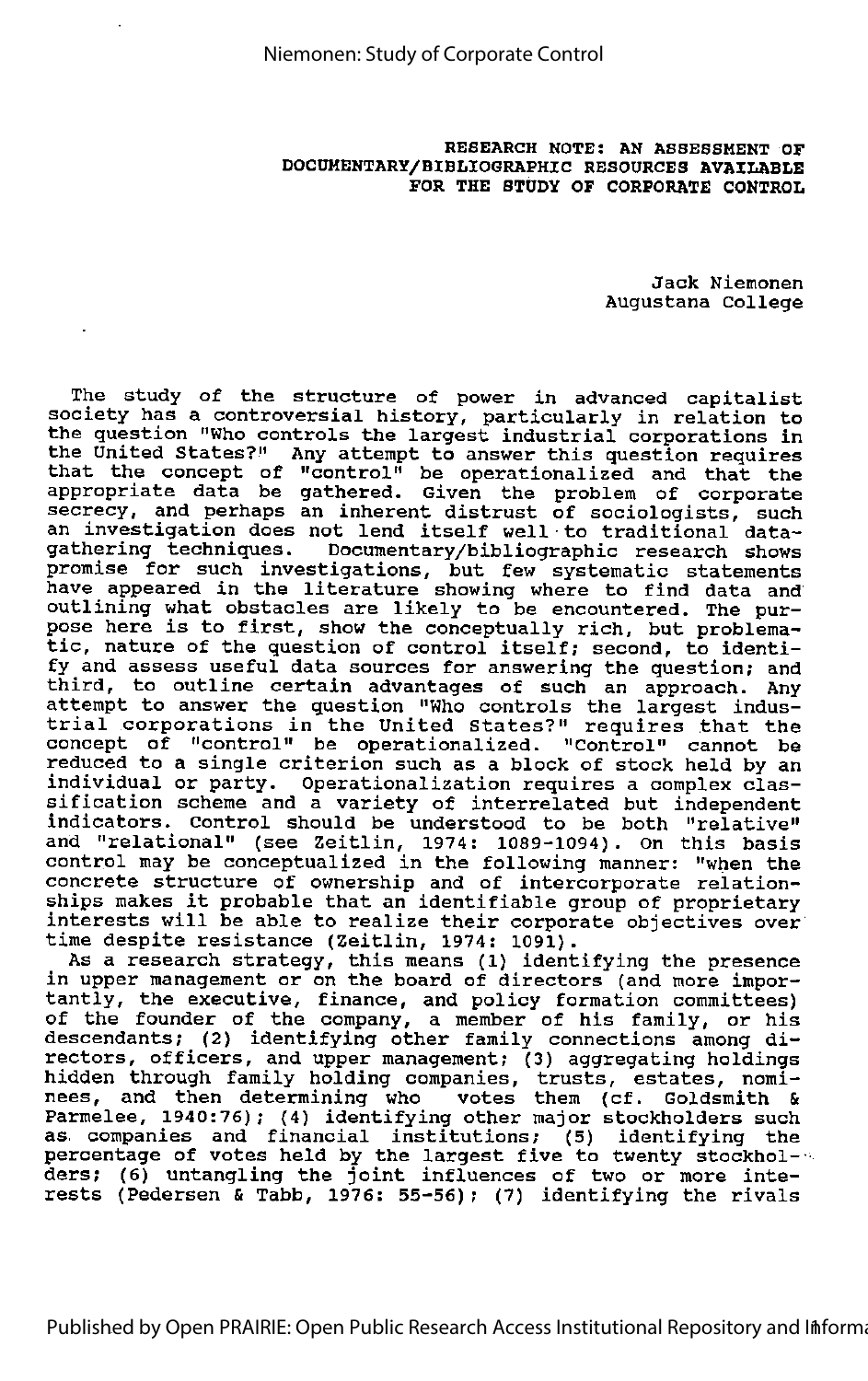or potential rivals for control and what assets they can bring to the struggle, assessing their ability to win a proxy battle (Zeitlin, 1974: 1083, 1091; Zeitlin et al., 1974: 88); and (8) investigating the firm's financial condition, as in long—term and short-term creditor relationships. Particularly important are the ratio of long-term debt to total assets for a corporation; the major holders of the debt; and representation on finance committees of banks, investment companies, insurance companies,<br>or other financial institutions (Kotz, 1981: 58).

In other words, such a definition of control presupposes an analysis of board composition, directors' roles, selection processes, the factors constraining and enlarging the powers of managerial insiders, the role of interlocks, and the ways which stock ownership and creditor-borrower relationships wield influence and control (Herman, 1981:61; Herman 1979:50; Kotz, 1978:19).

1978:19).<br>Even though no scientific evidence has been put together that "throws much light"' on how large a block of stock is necessary to gain and hold control by identifiable individuals, families, or other parties (cf. Herman, 1973:18; Albin & Alcaly, 1976:262; Zeitlin et al., 1974:92-93; U.S. Congress, 1978:661-662), an estimation is possible. Dispersion of stockholdings among a wide variety of small shareholders reduces the fraction of total shares required for effective control. Under this condition, control of even one or two percent of stock in <sup>a</sup> publicly-held corporation may wield influence over a company's policies and operations. This is because (1) with the dispersal of share ownership, each owner having at best a few thousand shares, a holder of even one percent may be by far one of the largest stockholders; (2) many institutional shareholders such as certain pension and mutual funds do not as a matter of policy vote shares held by them, which increases the voting power proportionately of those who do vote their shares, particularly those who hold large blocks of stock; and (3) such blocks of stock are often adequate<br>to put representatives on the boards of directors of these companies. This is especially true when cumulative voting arrangements exist whereby the number of votes equals the number of shares held times the number of directors up for election. In such cases, stockholders of one or two percent have a good chance of electing one or more members to the board of the firm in which they hold stock (U.S. Congress, 1975; 2, fn. 2). Furthermore, even in cases where family interests have only four to five percent of the company's outstanding stock, their ability to purchase more stock, to gain support of institutional stockholders, and to benefit from insider knowledge obtained from one or more positions in the company's management can be of decisive importance (Knowles, 1973:17). The Patman Committee concluded that effective control by institutional holders could be assured with even less than a five percent holding, especially in very<br>large companies whose stock is widely held (cf. Zeitlin, 1974:1087; Solomon, 1974:782; Chevalier, 1969:165; Villare^o, 1961:55; Burch, 1972:29-35).

As an illustration, a company that is "probably family-control-<br>led" would meet the following criteria: (1) identifiable family interests control at least four to five percent of the company's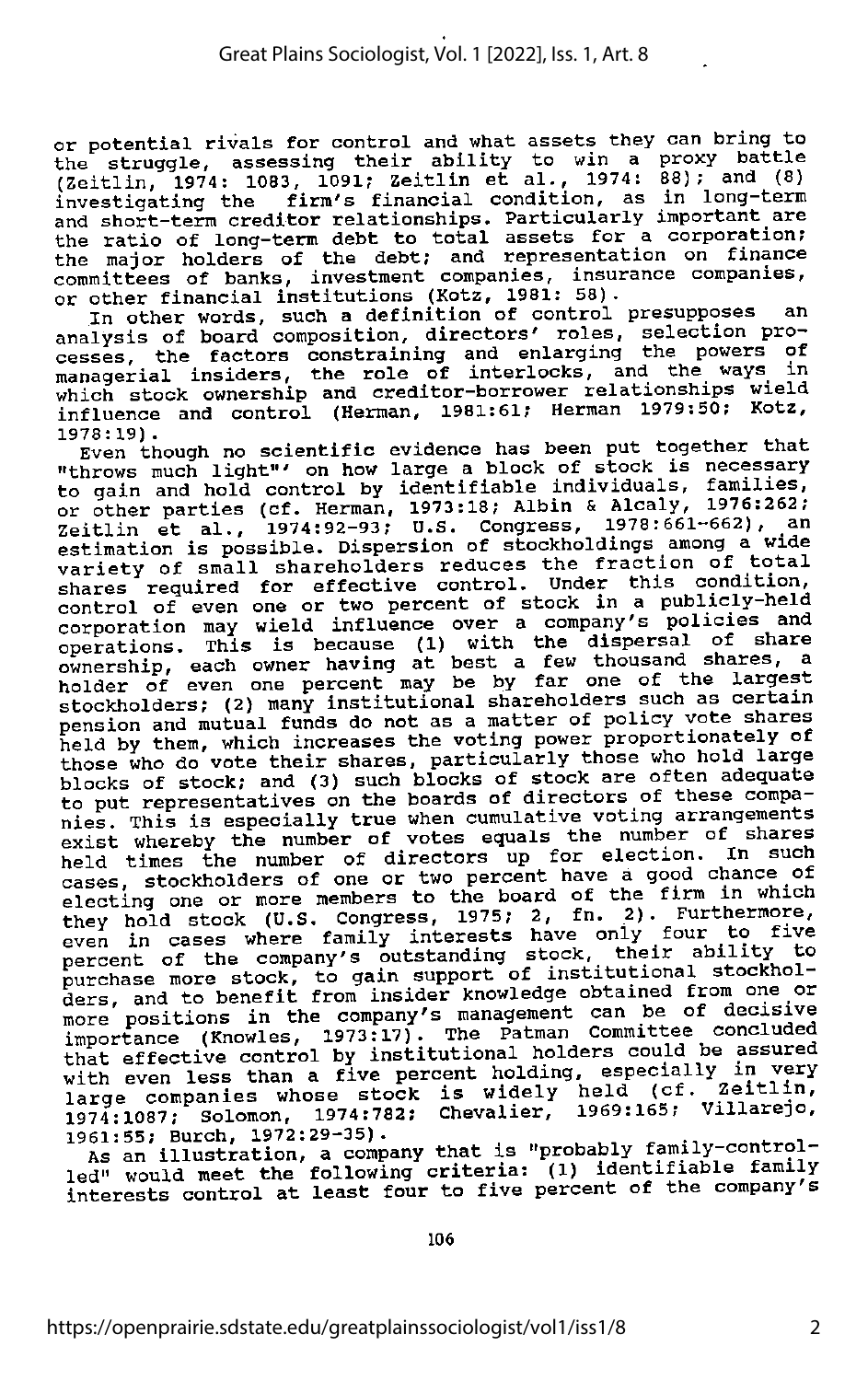voting stock and show some form of representation in the com-<br>pany's management, including, but not limited to, upper-level management positions, board directorships, and committee member ships. (2) The stockholdings and executive positions must have been held over an extended period of time, and no other key blocks of stock have been identified which would represent poten tial rivals for control. (3) Family interests include groups of erat fivals for concroi. (3) Family interests include groups of<br>relatives by blood or marriage. Of particular interest is whether the chairman or chief executive officer is the founder of the company, or if he is <sup>a</sup> member of the founder's family, or one of his descendants. (4) The company is <sup>a</sup> light-to-moderate user of long-term debt, and, if applicable, has successfully fended off challenges from others seeking control through proxy battles, challenges from others seeking control through proxy battles,<br>buy-outs, etc.

An example from the 1970s of <sup>a</sup> company meeting such criteria is Campbell Soup. From the time of Campbell Soup's first public stock offering in 1954 until 1974 the Dorrance family controlled at least 51 percent of the total stock. Between 1974 and 1979 trustees under the will of Dr. John T. Dorrance controlled bet ween <sup>31</sup> percent and <sup>52</sup> percent of the total stock, depending on the source consulted. Throughout the 1970s, John T. Dorrance, Jr. was chairman and a director. At the same time, Mrs. Stuart H. Ingersoll, sister of John T. Dorrance, Jr., and one of four trustees of the Dorrance Trust, was active in the company. Forbes referred to the Dorrances as "a Main Line Philadelphia family" and noted that few important decisions were made at Campbell Soup without the approval of John T. Dorrance, Jr. (Burch, 1972:46; Forbes, March 1, 1974:47; Standard & Poor's Stock Market Encyclo pedia, 1977; Moody's Industrial Manual, 1978; Forbes July 11, 1979: 101-102; Standard Corporation Descriptions, January 1980:3941).

This research strategy differs from <sup>a</sup> large number of economet ric studies, which attempted to distinguish management-controlled firms from family-controlled firms. In these studies (not cited here), operationalization was linked with a single criterion: particularly a minimum percentage of stock (usually 10%) held by a single party such as an individual, a family, or business a senger perty seem as an individual, a family, of business<br>associates. As a consequence, classification of firms may have according the a consequence, crassriped<br>the attended by a large measure of error (although the studies often recognized difficulties involved in drawing the line bet ween management control and family control) (cf. Berle & Means, 1968:84-85). This problem may have been exacerbated by the nature of the data sources themselves. For example, Larner (1970) relied on corporate proxy statements in establishing percentages of stock held by individuals and parties, but Burch (1972) demon strated that proxy statements are often deliberately falsified. Other studies drew stockholder data from the <u>Value Line</u> Invest when I was seen though the stockholder data reported in the Value Line Investment Survey are incomplete. For example, familycontrolled companies often do not report the family holdings.

Clearly, such sources of information by themselves are inade quate to the task, and so is the use of residual categories to define- management control (that is, <sup>a</sup> company is managementcontrolled if no large blocks of stock • are discovered) . That companies are under management control simply because proprietary

107

Published by Open PRAIRIE: Open Public Research Access Institutional Repository and Information

 $i$  .  $i$  .  $i$  in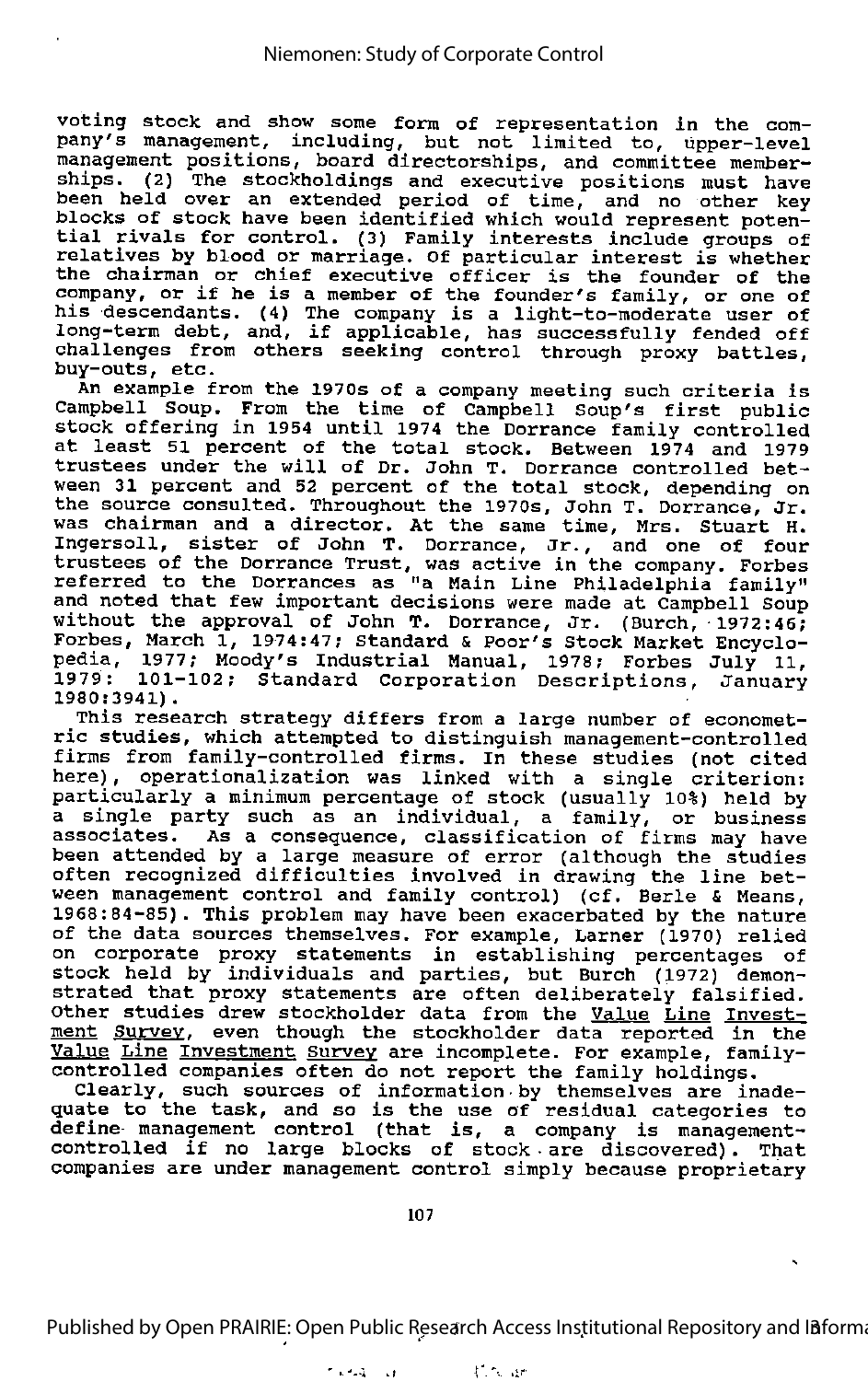interests of a specific size do not appear in the data of proxy statements or official files is a tenuous assumption (Zeitlin, 1979:40). Consequently, the findings as to differences in perfor-1979:40). Consequently, the findings as to differences in perfor mance characteristics of firms classified by different types of control likely are of questionable value due to the lack of a good method for ascertaining the locus of control. Parenthetically, most of the econometric studies ignored Berle and Means' (1960:72-89) complicated schema for classifying control (see critiques by Villarejo, 1961:56; Zeitlin et al., 1974:102; and Nyman & Silberston, 1978:77-81). And they probably overestimated the minimum percentage of stock necessary for control (see U.S. Congress, 1975, 1978). In short, much of the empirical work has not revealed the true impact of ownership on corporate behavior because it has <sup>a</sup> very narrow conception of the nature of owner ship, of how it should be measured, and what its effects are likely to be (Nyman & Silberston, 1978:92). A full investigation of the extent of family control must take a case-by-case approach and investigate <sup>a</sup> wide range of factors.

If one proceeds on the assumption that the information needed for an investigation of corporate control is available somewhere, in some form, then these issues need not be intimidating. Data exist in the form of an information infrastructure, and the problem is to find the infrastructure appropriate to the problem. Too much secrecy in the business world is dysfunctional. Consequently, a large amount of information on U.S. corporations produced primarily for the business community and investors is available. While problems of reliability and validity are crucial, the paramount methodological problem is to gain access to relevant information on a low budget operation. That means mas tering the techniques of discovering and gaining access to it, given that sound, systematic data on corporate ownership is not published or released in any permanent or regular form.

A systematic search of over 50 major library indexes reveals the following potentially useful sources for the identification of corporate control:

(1) Kotz, Bank Control of Large Corporations in the United States (1978), particularly for information on financial control

in the late 1960s.<br>(2) Burch, <u>The Managerial</u> Revolution Reassessed (1972), particularly for information on family holdings in large corporations for the period from 1955 to 1970. Burch (1972) and Kotz (1978) can be used as a starting point and as a reliability check on all

subsequent data gathered for each corporation.<br>(3) Congressional studies on corporate ownership and control,<br>including Commercial Banks and Their Trust Activities (1968), nisclosure of Corporate Ownership. Part I (1974), Corporate Ownership. nership and Control (1975), Institutional Investors' Common Stock: Holding and Voting Rights (1976), and Voting Rights in

Major Corporations (1978).<br>(4) A series of directories published by the Corporate Data Exchange, including No. 1: Transportation Industry (1977), No. 3: Banking & Finance (1980a), and No 4: Energy (1980b). Available in some large business libraries, the data published by the Corpo rate Data Exchange (CDE) are especially useful. CDE publishes

108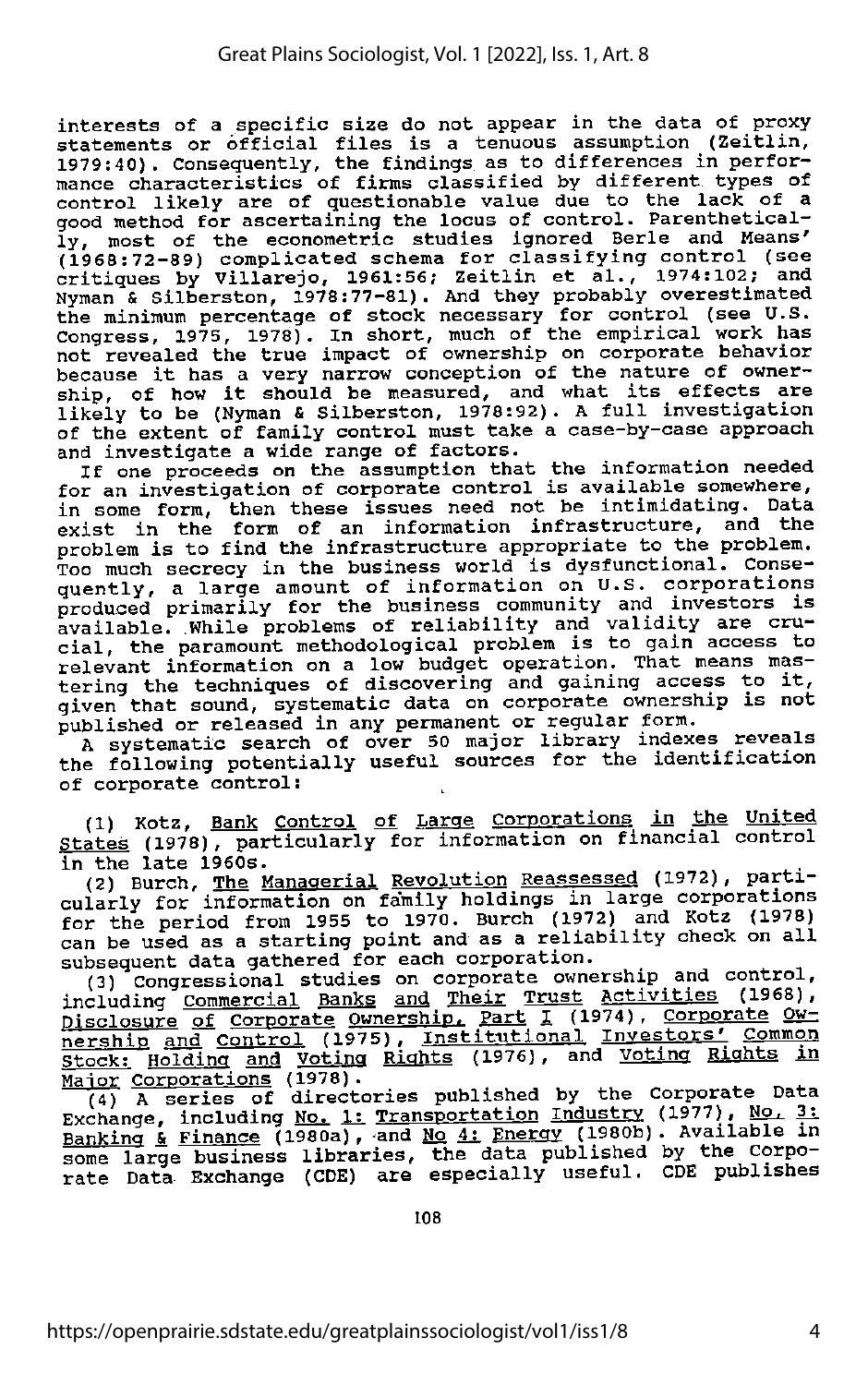stockholder profiles for selected companies, which include all the major stockholders ranked by voting power and investment authority. For the companies profiled, CDE analyzes financial institution holdings by purging each institution's nominees and aggregating its holdings. CDE then determines the extent of the institution's voting rights. Given that commercial bank trust departments specialize in holding stock for other parties such as pension funds, mutual funds, individuals and estates, CDE deter mines to what extent the banks exercise certain management powers over the stock, they hold, including voting authority, investment discretion (authority to buy and sell stock), investment advice (authority to recommend the purchase of stock), and other trustee activity. The Exchange also notes how employee benefit plans may be voted. Finally, CDE combines into one family holding the components of a single family, including relatives, estates, and family-controlled foundations (CDE, 1977:117-118). However, the profiles for a given company are available foronly the year profiled.

(5) The business press, including Fortune, Forbes, Business Week, and The New York Times. The use of The New York Times<br>Cumulative Index is invaluable for locating corporate profiles in **Example 20 Institute Construct Construct Communism**<br>the <u>New York Times</u>. However, the <u>Business Periodicals Index</u> is not precise enough for magazine searches, necessitating a lengthy and tedious magazine-by-magazine search. Yet, these four popular sources considered together are an outstanding tool in the search sources considered together are an outstanding tool in the search<br>for family interests in companies, because they often provide detailed biographies and corporate histories.

(6) American Stock Exchange and New York Stock Exchange Listing Statements, including prospectuses and proxy statements. Prospectuses list directors and managers and their stock holdings in the corporation, although their dominant emphasis is in providing detailed information on the corporation's business, history, and financial condition.

Proxy statements include the salaries and stockholdings of all directors up for re-election at the corporation's annual meeting. However, proxy statements are problematic, for individual stock holders in many companies do not have to report either holdings and voting rights unless they (a) are officers or directors of the company, or (b) control at least five percent of an issue of securities (Reinemer, 1979:399). (Prior to 1978 only those holding ten percent or more had to report their holdings.) Further more, not all stock held indirectly by officers and directors is reported, particularly in cases where nominal ownership has been transferred to relatives directly or through trusts—even though the officials in question actually control the voting (Gordon, 1938:370; Kotz, 1978:91). Proxy statements usually list only the stockholdings of the current directors of a company and their immediate families, plus occasionally the number of shares owned by certain big trusts or other concerns, and therefore frequently fail to reveal the existence of sizable blocks of stock held by other family or economic interests (Burch, 1972:21). These state ments are not collected at any central point other than the national or regional offices of the SEC and certain select busi ness libraries. Given <sup>a</sup> cumbersome indexing system, the search process is difficult and tedious. Moreover, no permanent record

109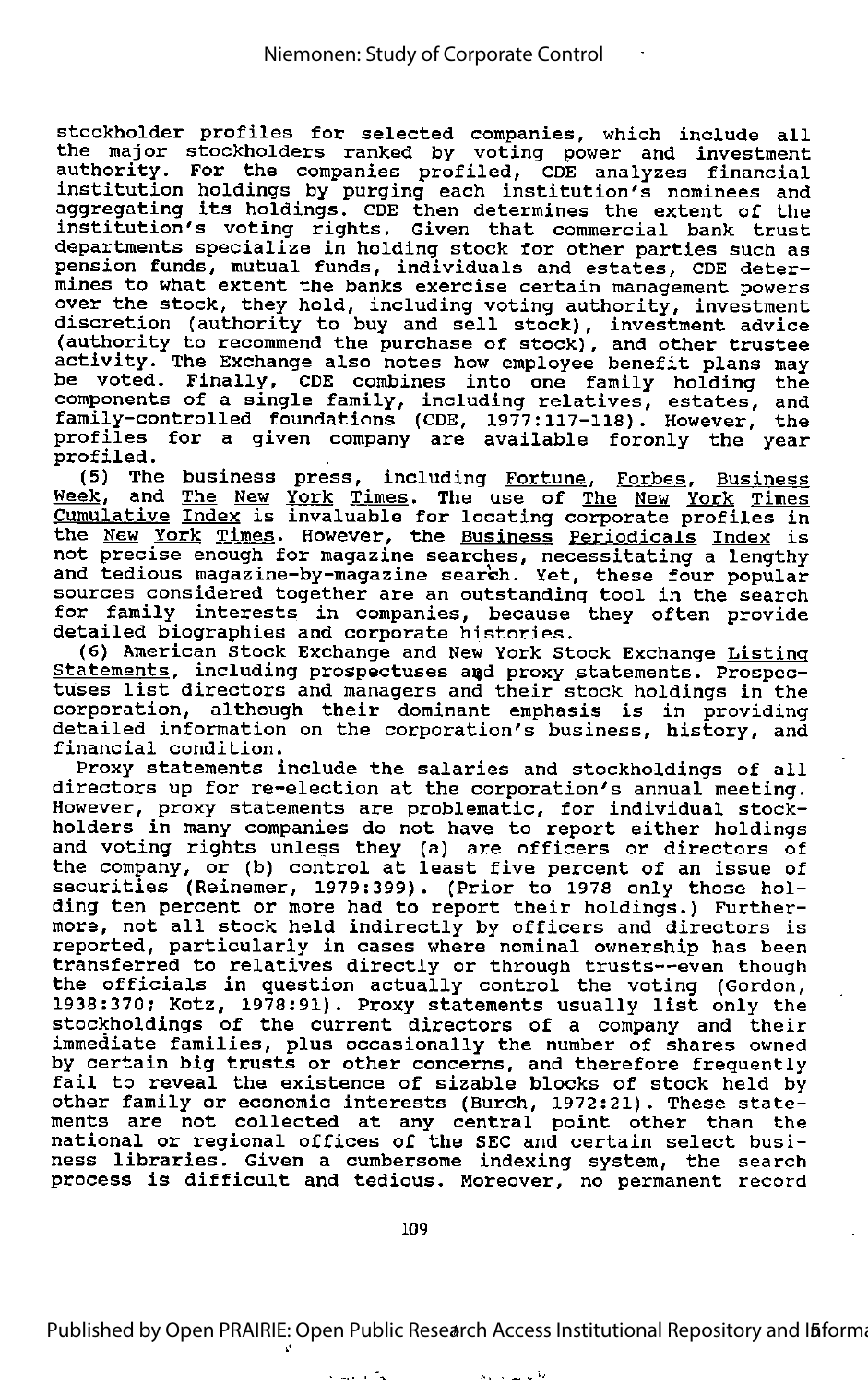of proxy data is maintained or made public by any government or private agency.

(7) Company annual reports, particularly to determine member ship on executive, finance committees. These rather elaborately prepared reports put out each year by all major publicly owned corporations rarely include significant stock ownership statis exportations turely include significant stock ownership statis-<br>tics. Often they do not identify the members of their board of directors other than by name (a listing of all institutional affiliations might reveal, for instance, the existence of <sup>a</sup> family holding company).<br>(8) <u>Moody's Industrial Manuals</u>, particularly for stockholder

data and debt data. Moody's Manuals describe the company in terms data and debt data. <u>Hoody's handais</u> describe the company in terms<br>of its history, financial condition, stock and bond issues over the years, and the transfer agent, registrar, and trustee for each issue, and list the executive management. However, little or no biographical data are provided on individuals. Moody's Manuals occasionally list figures on overall family or individual share holdings in the stock section found ordinarily at the end of each corporate entry (Burch, 1972:9).

(9) Standard and Poor's publications, including Standard & Poor's Stock Market Encyclopedia (1977) and the Standard Corpora **the Corporations of the Corporation Records).** Burch **Example Standard Corporation** Computer Corporation Des criptions because they are published in loose-leaf form (with new entries being added regularly to replace various dated sections which are then usually discarded), and because they are indexed in such <sup>a</sup> way as to make <sup>a</sup> search extremely tedious. However, they are worth the effort. Often the company descriptions report aggregated family holdings, give important clues as to pyramiding, and note changes in corporate control. Unfortunately, the policy of some major libraries is to discard all but the current issues on the reasoning that information presented in the des criptions is redundant with the bound volumes of Moodv's Manuals. This is <sup>a</sup> mistaken assumption because the stockholder and sales data by product groups presented in the Corporation Descriptions are more detailed and often more complete than that presented in Moodv's Manuals.

(10) The U.S. Securities and Exchange Commission's Official Summary of Security Transactions and Holdings. The SEC's Official Summary of Security Transactions and Holdings, which is published each month in an effort to curb potential unethical dealings by corporate officers, directors, and huge ownership interests poses problems to the potential researcher. No officer, director, or large corporate investor is required to report his/her holdings in <sup>a</sup> company to the SEC other than when he/she either buys or In a company of the bac other than when he, one creater bays or of stock intact for long periods of time, such shareholdings often go unrecorded for as much as one, two, or even three de-<br>cades. In addition, the <u>Official Summary</u> lists only the number of shares of that class of stock traded in the course of <sup>a</sup> month, and not <sup>a</sup> person's overall holdings, so that an individual's common stock may be recorded without any mention of his or her preferred holdings, which in some cases have equal if not even proportionately greater voting rights. Another major deficiency

110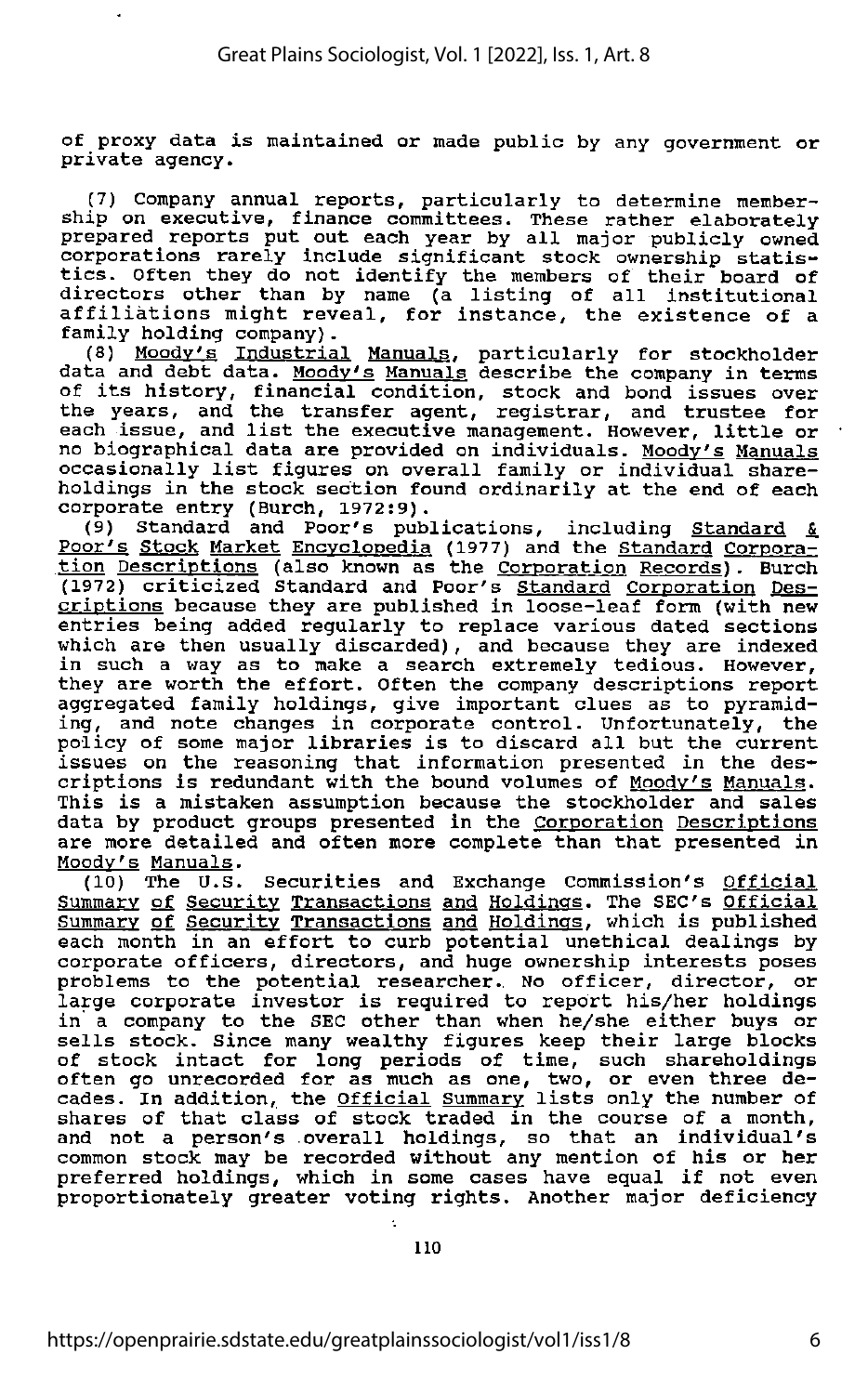in the definitions and procedures used by the SEC lies in the In the assemble only procedures used by the SEC lies in the<br>fact that only those relatives of an officer or director living at the same home address are required to report their sharehold ings, Thus <sup>a</sup> wealthy brother or sister with whom an officer or director has a close working relationship need not report the amount of stock he or she owns in <sup>a</sup> company to the SEC (unless it represents more than 5 percent of the total stock).

(11) Biographical data sources. Standard and Poor's Register of Corporations. Directors and Executives is not particularly help-<br>ful in determining who controls a corporation, since the Register provides little or no biographical data. This is similarly the case with Dun and Bradstreet's Million Dollar Directory and with The art of Bradstreet's **Alling Boilal Bilectory** and With However, the Reference Book of Corporate Managements aids in<br>tracing corporate interlocks, and because it is published periodically, degree of interlockedness can be researched over time. It also contributes to tracing kinship relations.

As general sources, Who's Who in America and Who's Who in Finance and Industry for any given year are quite useful. Who's Hho in America usually lists place of birth, education, social clubs, awards, present position, directorates for the given year, and membership in policy-formation groups such as the Council on Economic Development (which are useful indicators in attempting to locate an individual in the social class structure). Who's To resease an individual in the social class structure,. Mho's **be inclusive of Fortune's 1000 Largest Industrials List and its**<br>be inclusive of Fortune's 1000 Largest Industrials List and its "Fifties" lists, provides similar biographical data and addition ally the various positions an individual has assumed in his ally the various positions an individual has assumed in hi<br>corporate career and where. Furthermore, it often includes execu tives who normally would not be included in Who's Who in America. However, very high-ranking corporate executives such as Henry Ford II may appear in name only in any of the various editions esta in may appear in hame only in any of the various editions<br>and versions of <u>Who's Who</u>. The information provided is voluntary and beforeing or <u>missed mis</u>. The information provided is voluntary<br>and hence to that extent limited in scope. Self-reporting in who's Who implies to some extent that the respondent is attemp-<br>Who's Who implies to some extent that the respondent is attemp-<br>ting to make a favorable impression, in part because he/she is "on the record", a perforce which limits the degree of generali

zation possible.<br>Current Biography Index is useful and necessary in locating biographies on relevant individuals in The Current Biography Yearbook, which presents biographical summaries from several **EXAMPLES**, which presence biographical summaries from several usually omit important information such as stockholdings, and may or may not include background information on the individual's of may not include background information on the individual's<br>family. This information, if known, makes it considerably easier to locate an individual in the social class structure. (The Business Periodicals Index provides easy access to biographies of business executives in Fortune, Business Week, and related publications.) On the whole, if one doesn't trace its footnotes to the original sources, Current Biography Yearbook appears to be limioriginal sources, C<u>urrent Biography Yearbook</u> appears to be limi<br>ted in power structure research because it includes a wide spec trum of occupations both business and non-business, and noted individuals in the arts and sciences both nationally and interna Individuals in the dies and sciences boen nationally and interna-<br>tionally. In this context, <u>The N.Y. Times Biographical</u> Edition<br>yields more data because it includes a fair-sized proportion of

 $\mathbf{z}$  and  $\mathbf{z}$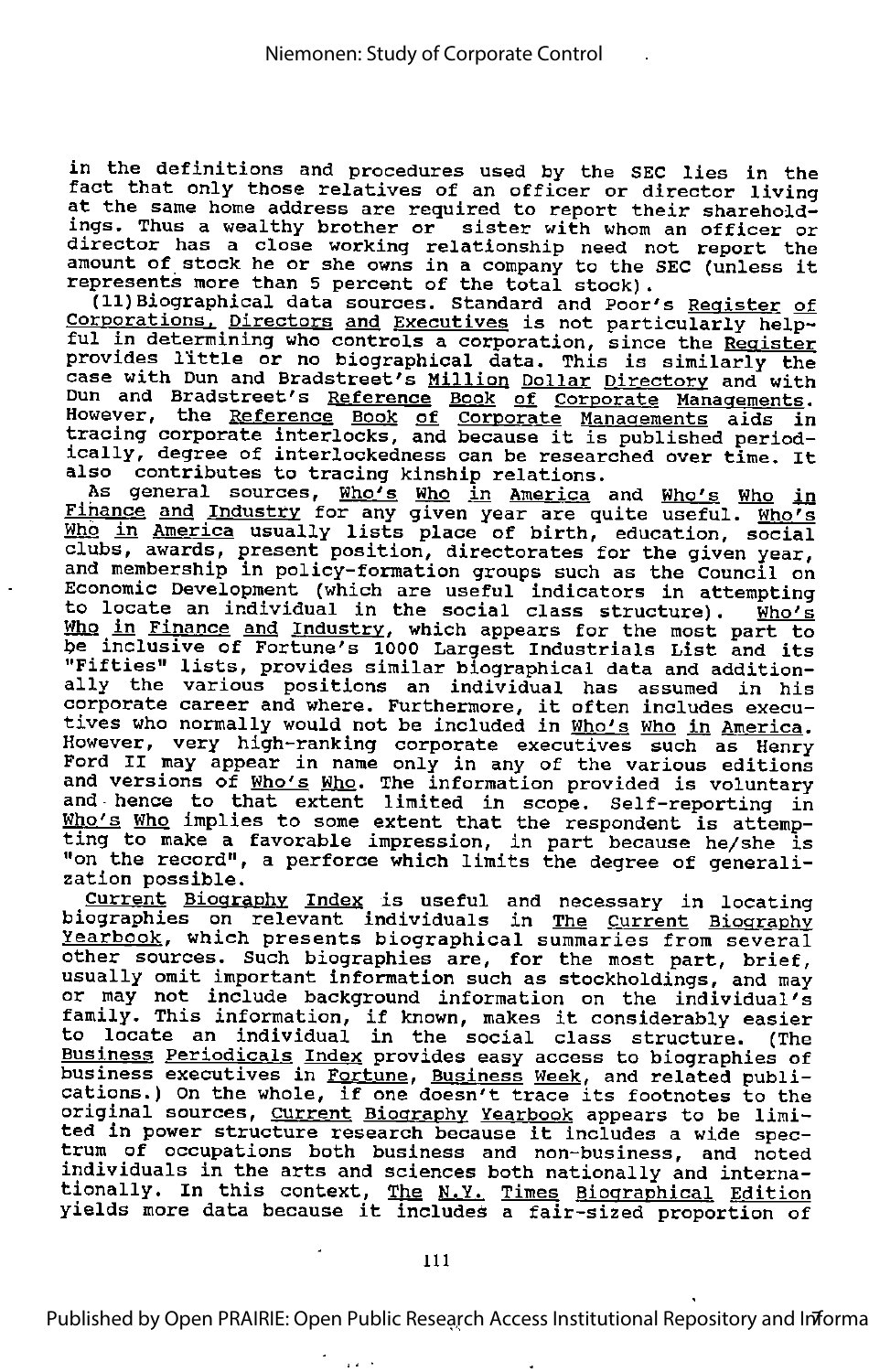members from the business community, and because its biographies<br>usually include information on the individual's place of birth,<br>parents' occupation, social origins, education, occupational<br>status, present position, outloo versial cases, extent of stockholdings and wealth. They tend not to list membership in social clubs, one of the most convenient indicators to locate individuals in the social class structure.

(12) The Nominee List (available in the Congressional Record,<br>pp. 22141-22240, Vol. 117, Part 17, 1971). Known in the securities trade as street names or straws, nominees such as Aftco,<br>Byeco, Bedco, and Twoco hide beneficial ownership of stock (which<br>in effect hides responsibility for illegal or unethical corporate<br>behavior). The <u>Nominee List</u> Corporate Secretaries, is only available to insiders. This became apparent when a Tucson, Arizona, attorney tried to acquire a copy to ascertain whether any large industrial consumers of the Tucson Gas and Electric Co. (who enjoyed much lower rates than residen-<br>tial consumers) were among the company's owners. Sen. Lee Metcalf<br>acquired a copy and read it into the <u>Congressional Record</u>. For example, Ace and Co. turned out to be the First National Bank in Dallas. Agree and Co. turned out to be Continental Illinois Bank<br>and Trust, as does Abbey and Co. barras. Agree and even research co.<br>and Trust, as does Abbey and Co.

A number of other sources which appear promising can be discar ded because of fundamental problems in the presentation of stock holder data, including the Value Line Investment Survey, the Wall street Journal, Time, a number of trade journals, and certain Internal Revenue Service publications.

The use of multiple data sources is important because of the difficulty of getting any sound, systematic data on the degree of family control or financial control. Only with the use of multi-ple sources can we determine the parties behind nominees, voting trusts, depository accounts, foundations, holding companies, and other related operating companies in which a given family has a dominant interest (Zeitlin, 1974:1086; cf. U.S. Congress, 1975:6,  $9-12$ ).

One problem is especially difficult to solve: the extent of voting authority by bank trust departments, whether sole, shared, or none, is almost impossible to determine. With the exception of voting authority by bank trust departments, whether sole, shared, the CDE and certain Congressional studies, virtually no data are<br>publicly available. Typically, as a Congressional report notes, banks do not keep voting rights information in a form that is<br>readily understandable (U.S. Congress, 1978:640). If pressed for<br>accurate information, some banks decline to identify even the readily understandable (U.S. Congress, 1978:640). If pressed for major stockholders as differentiated from the major stock votes. "Thev variously question the propriety or legality of the re quest, cite company policy, corporate practice or fiduciary res-<br>ponsibility, or express fears that newspaper columnists, company ponsibility, or express fears that newspaper columnists, company<br>creditors, or neglected spouses of investors would use such<br>creditors, or neglected spouses of investors would use such information improperly" (U.S. Congress, 1975:4). the Depository Trust Company has been often reported in the name of Cede and Co. by companies filing ownership information with<br>regulatory agencies, even though major stockholders with stock in the Depository also had other holdings in the company in other accounts. Although the Depository (which is a computerized system to simplify settlement of securities transactions among brokers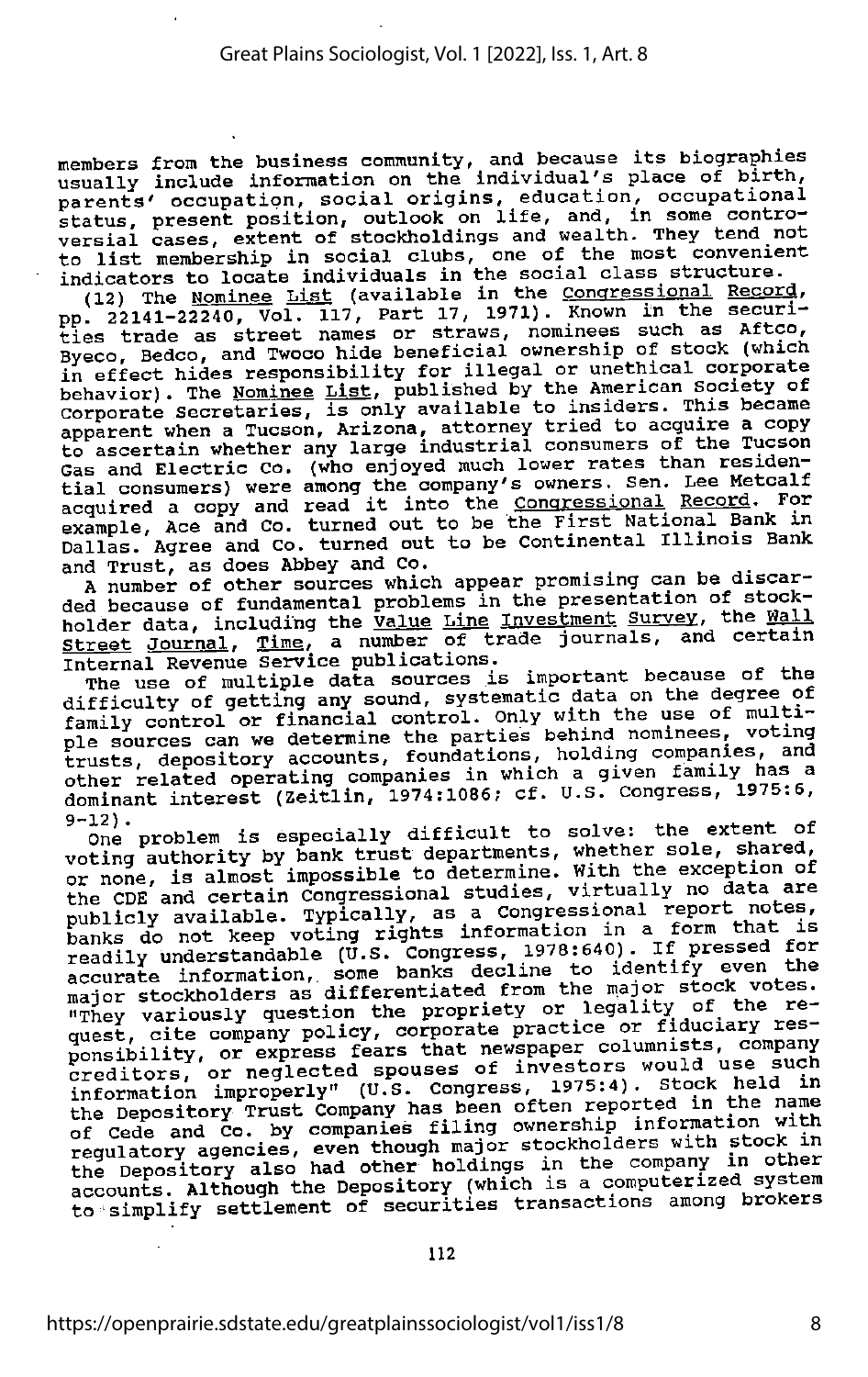and their institutional customers) technically holds stock, it has no authority whatsoever to vote, purchase, or sell it. There-The continuously and society to vote, purchase, of self it. There esse, the reporting of teae and to. as a major stockholder frus-<br>trates any attempt to determine the actual locus of control in a

corporation (U.S. Congress, 1975:4-5). With an awareness of their limitations, the use of multiple data sources (particularly those discussed above) will help re veal who controls the largest industrial corporations in the U.S. Furthermore, this approach has distinct advantages: it (1) tends to be historically grounded; (2) is both investigative (in the best tradition of detective work) and eclectic; (3) can be done on a low budget, free from the politics of funding sources; (4) leads to <sup>a</sup> learning of the library as <sup>a</sup> tool of production. In documentary/bibliographic research, (5) the approach itself will not introduce changes in what is being measured and in most cases will not require the cooperation of the respondent; (6) content tends to remain relatively stable over time, although in the case of corporate annual reports it is sensitive to public opinion; (7) inferences may be drawn on the data's accuracy by a compara tive evaluation of the sources.

Inherent in documentary/bibliographic research are a number of possibilities. First, this approach makes possible an empirical resolution of the debate between the managerialists, Marxists, and bank control theorists on the implications of corporate control. Second, it uncovers "psuedo-facts" which deflect atten tion from critical aspects of the social structure, determinant social relations, and basic social processes (Zeitlin, 1974). Third, documentary/bibliography research helps show the deriva-<br>tion in which the class structure of advanced capitalist society is developing, and it provides a basis for determining the capa-<br>city or not for the development of unified policies and organized<br>action on the part of the capitalist class. Fourth, it provides<br>insight into the evolution mining how the nature of control of large corporations and finan cial institutions is related to problems of capital formation, economic stagnation, industrial redlining, regional unemployment, the military-industrial complex, deindustrialization, and Third In a milled policy. Since the rate of return on investments is a much morid poilcy. Since the rate of return on investments is a much<br>more vital consideration for corporations than the investment's moral or social consequences, knowledge of corporate ownership can be used to help legitimize the notion of popular control of investment priorities.

On the other hand, documentary/bibliographic research also has disadvantages. First, this form of research is time consuming and tedious. Second, corporate statements are beset with accounting, political, and other sources of bias. <sup>A</sup> lack of consistency among data sources leads to problems of reliability and validity. also Bodroes redus to problems of feffability and valiatty.<br>Furthermore, the amount of data available from year to year is erratic. Third, the use of the Fortune Directory of the 200 largest U.S. industrial corporations as the sample for studies of corporate control entails an inherent bias since privately-owned corporations are excluded from the directory unless they publish annual financial statements. This under-estimates the extent of family control in the United States. Fourth, the appropriate time

الأردج التلاصم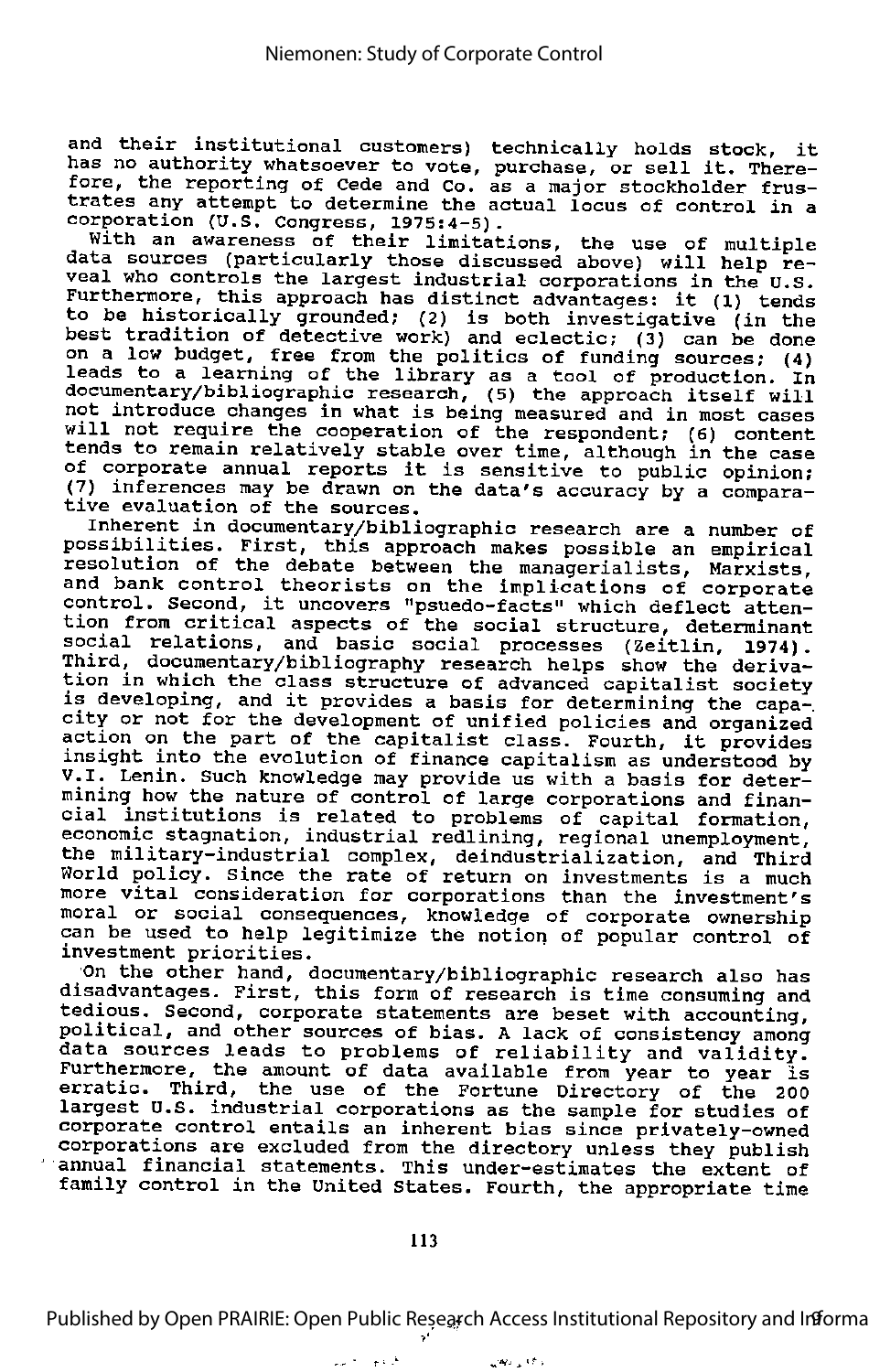horizon over which to apply the research design is controversial; the objective forms of corporate control change constantly as they interact with each other.

Fifth, this strategy may not convincingly demonstrate bank or other forms of control. What must be documented is whether banks do in fact arrange reciprocity agreements between clients, maneu ver firms into policies requiring large-scale borrowing, specia lize research and development on <sup>a</sup> firm-by-firm basis, regulate the rate of capital accumulation in different industries, allo cate capital across regions or countries, and force dependent corporations to occasionally act against their immediate selfinterests for longer-term purposes. <sup>A</sup> suitable strategy requires extensive case studies of bank practices, proxy battles, and tender offers to establish less arbitrary guidelines for determi ning the minimum percentage of stock and other conditions neces sary to control a corporation. Furthermore, the importance of these questions must be defended; if the hypothesis that banks encourage mergers by companies they control is valid, then the growth of bank control may be a contributing factor to the rise in aggregate concentration in the U.S. in the post World War II period. <sup>A</sup> concentration of economic power via trust departments, merger activity, interlocking and other mechanisms implies a concentration of political power.

Finally, while statistical relationships between control type and corporate behavior may be demonstrated, these are not neces sarily causal relationships. As Zeitlin (1974) noted, the nature of the data available probably precludes a genuine causal study.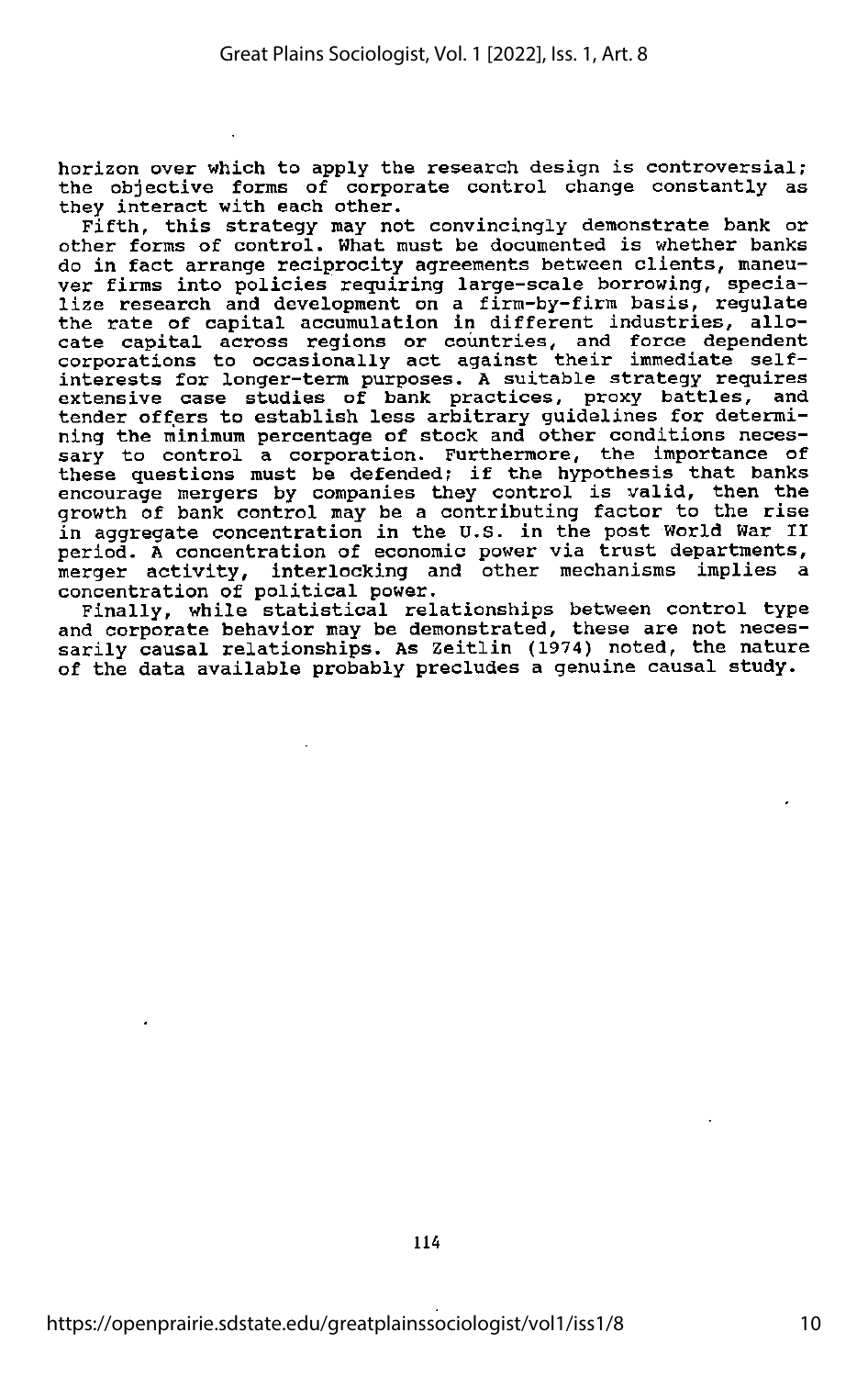#### REFERENCES

Albin, Peter S. and Roger E. Alcaly "Corporate Objectives and the Economy: Systematic Shifts Between Growth and Profit Goals." Journal of Economic Issues 10:260-297. Arnold Bernard and Co. n.d. Value Line Investment Survey. New York. ASE/NYSE Listing Statements n.d. Titles Vary. New York. Berle, Adolf A. and Gardiner C. Means The Modern Corporation and Private Property. New York: Harcourt, Brace & World. Burch, Philip H., Jr.<br>1972 The Manag The Managerial Revolution Reassessed. Lexington,<br>Mass.: D.C. Heath. Business Press, Inc.<br>n.d. Who's Who Who's Who in Banking. N.Y.: Business Press. Chevalier, Jean-Marie "The Problem of Control in Large American Corporations." Antitrust Bulletin 14:163-180. Corporate Data Exchange, Inc. 1977 CDE Stock Ownership Directory No. 1: Transportation Industry. New York. Corporate Data Exchange, Inc. 1980a CDE Stock Ownership Directory No. 3: Banking & Finance. New York. Corporate Data Exchange, Inc. 1980b CDE Stock Ownership Directory No. 4: Energy. New York. Dun and Bradstreet, Inc.<br>n.d. Dun & Bradstre Dun & Bradstreet's Reference Book of Corporate Managements. New York. Goldsmith, Raymond W. and Rexford C. Parmelee "The Distribution of Ownership in the 200 Largest Non-Financial Corporations". Preprint no. 29 of the Tempo rary National Economic Committee. Washington, D.C.: U.S. Government Printing Office. Gordon, R.A.<br>" 1983 "Ownership by Management and Control Groups in the Large Corporation." Quarterly Journal of Economics 52:367-400.

115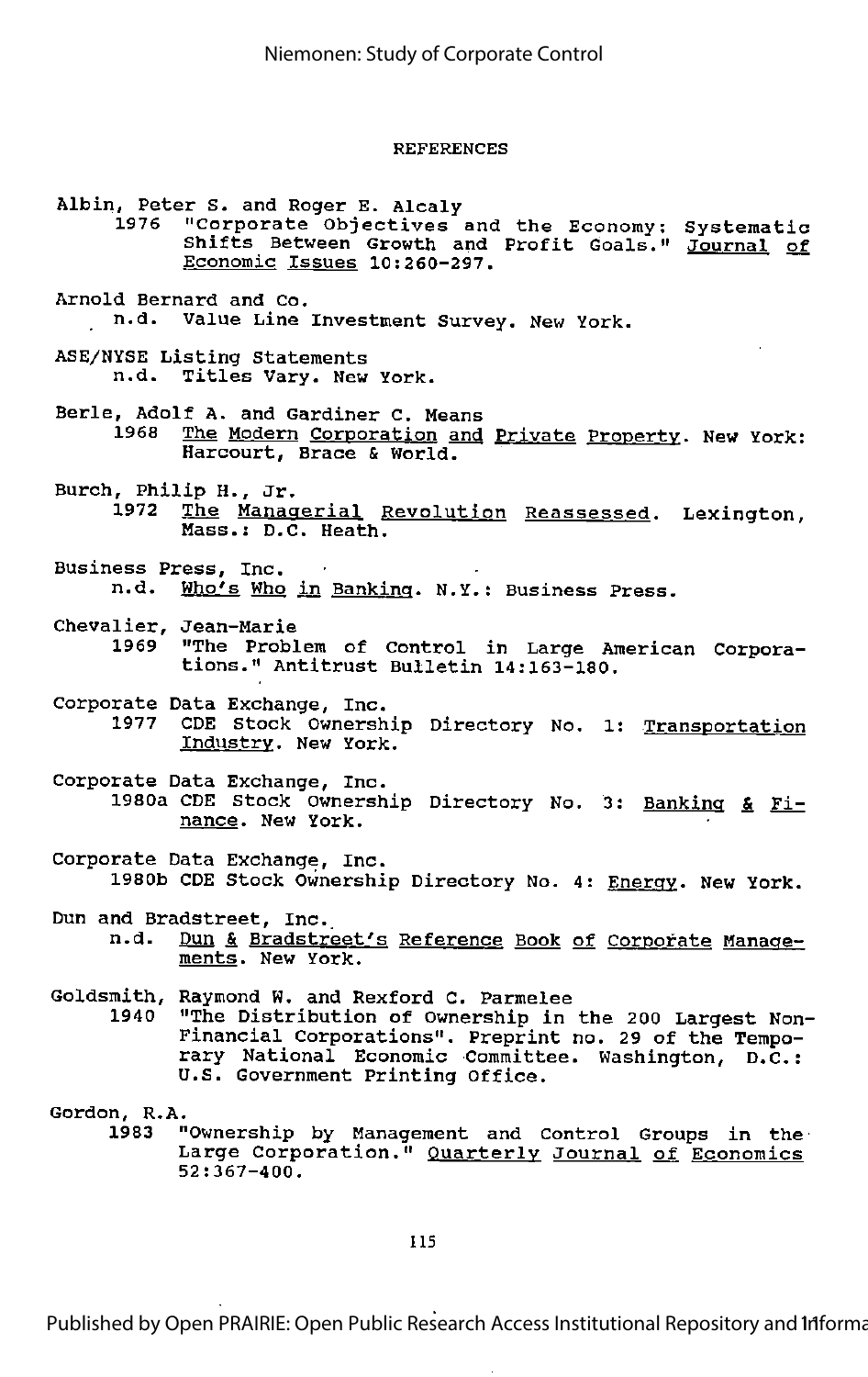Herman, Edward S. <sup>1973</sup> "Do Bankers Control corporations?" Monthly Review 25:12-29. Herman, Edward S. 1979 "Kotz on Banker Control." Monthly Review 31:46-57. Herman, Edward S. 1981 "Reply to David Kotz." Monthly Review 32:61-64. Hill, Richard Child and Beth Shapiro <sup>1978</sup> "Training the Radical Researcher: <sup>A</sup> Course on Biblio graphic Methods for Document Research." The Insurgent Sociologist 8, no. 1:51-64. Knowles, James C.<br>1973 "The B "The Rockefeller Financial Group." Warner Modular Publications Module no. 343:1-59. Kotz, David<br>1978 <u>Bank Control of Large Corporations in the United</u> states. Berkeley: University of California Press. Kotz, David<br>1981 "Reply to Edward Herman." Monthly Review 32:57-60. Larner, Robert J.<br>1970 Management Control and the Large Corporation. New York: The Dunellen Publishing company. Marquis Who's Who, Inc.<br>n.d. Who's Who in Who's Who in America, Who's Who in the East, Who's Who in Finance & Industry, Who's Who in the South & Southwest, Who's Who in the West, Who Was Who in America. Chicago: Marquis Who's Who, Inc. Moody's Investors Services, Inc. (2008) and the model of the service of the service  $\mathbb{R}^n$ n.d. Moody's Industrial, Bank and Finance, Public Utility, and Transportation Manuals. New York Times Co.<br>n.d. <u>New York Times Biographical</u> Edi<u>tion</u>. N.Y.: New York Times Co. North American Congress on Latin America 1976 NACLA Research Methodology Guide. New York: NACLA, Nyman, Steve and Aubrey Selberston ^ <sup>1978</sup> "The Ownership and Control of Industry. Oxford Economic Papers 30:74-101. Pedersen, Lawrence and William K. Tabb<br>1976 "Ownership and Control of Large Corporations Revisited." Antitrust Bulletin 21: 53-66.

• 116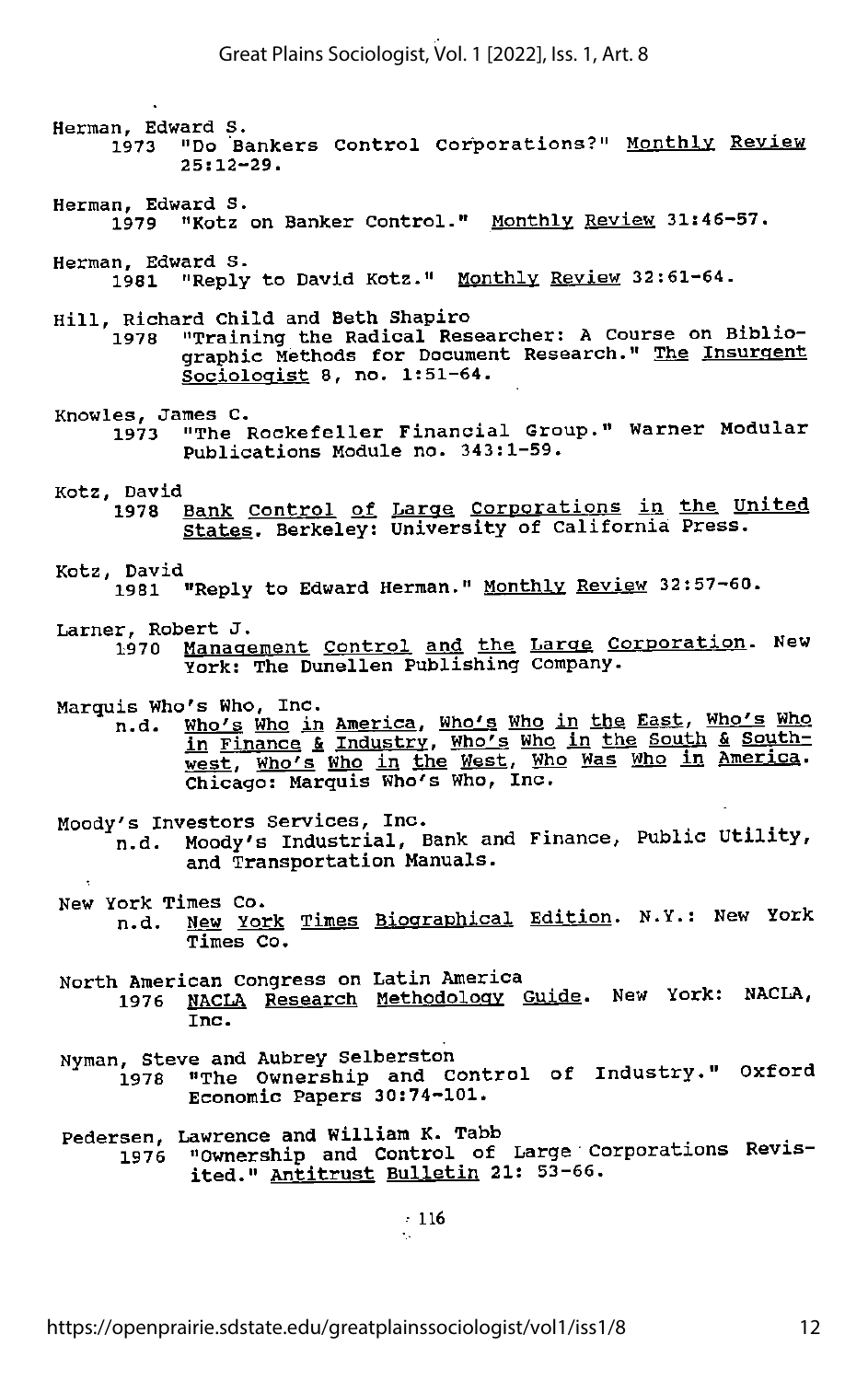### Reinemer, Vic<br>1979 "S

- "Stalking the Invisible Investor." Journal of Economic Issues 13:391-405.
- Solomon, Lewis D.<br>1974 "Insti

 $\ddot{\phantom{0}}$ 

- "Institutional Investors: Stock Market Impact and Corporate Control." George Washington Law Review 42: 761-797.
- Standard and Poor's Corporation Standard Corporation Descriptions. New York.
- Standard and Poor's corporation 1977 Standard & Poor's Stock Market Encyclopedia. New York.
- U.S. Congress
	- 1968 Commercial Banks and Their Trust Activities: Emerging Influence on the American Economy, Volume 1. subcom mittee on Domestic Finance of the Banking and Currency Committee, U.S. House. 90th Congress, 1st session. Washington, D.C.: U.S. Government Printing Office.

## U.S. Congress

- 1974 Disclosure of Corporate Onwership, Part 1. Subcom mittee on Intergovernmental Relations and Budgeting, Management and Expenditures of the Committee on Gov ernment Operations, U.S. Senate. 93rd Congress, 2nd session. Washington, D.C.: U.S. Government Printing Office.
- U.S. Congress
	- 1975 Corporate Ownership and Control. Subcommittee on Re ports, Accounting and Management of the Committee on Government Operations, U.S. Senate. 94th Congress, 1st session. Washington, D.C.: U.S. Government Printing Office.
- U.S. Congress
	- Institutional Investors' Common Stock: Holding and Voting Rights. Subcommittee on Reports, Accounting and Management of the Committee on Government Operations, U.S." Senate. 94th Congress, 2nd sesion. Washington, D.C.: U.S. Government Printing Office.
- U.S. Congress
	- Voting Rights in Major Corporations. Subcomittee on Reports, Accounting and Management of the Committee on Government Operations, U.S. Senate. 95th Congress, 1st session. Washington, D.C.: U.S. Government Printing Office.
- U.S. Securities and Exchange Commission
	- Official Summary of Security Transactions and Holdings. Washington, D.C.: U.S. Government Printing Of fice.